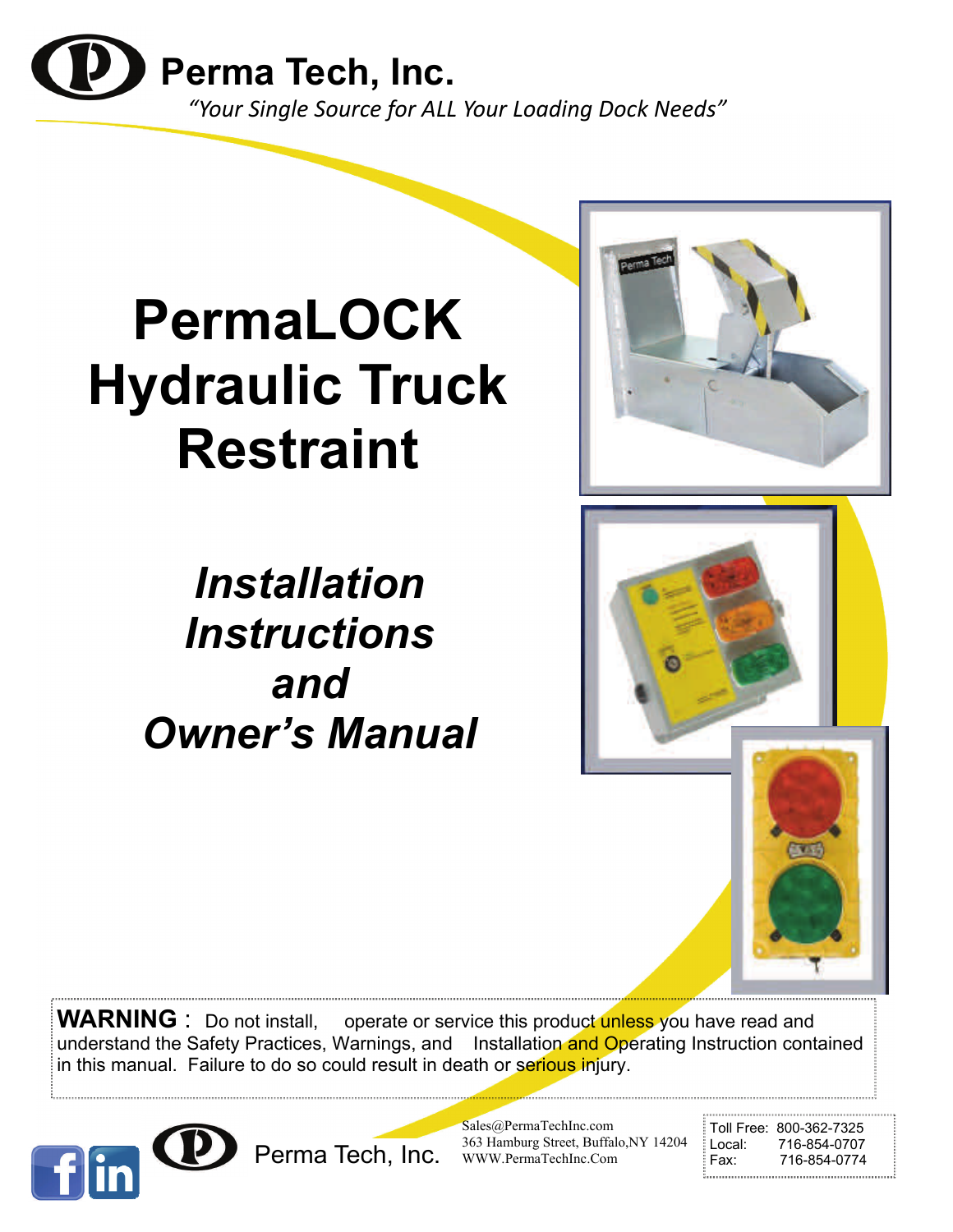

# **TABLE OF CONTENTS**

| Page                       |
|----------------------------|
| 1                          |
| 2                          |
| 4                          |
| 5                          |
| 6                          |
| 7                          |
| 9                          |
| 12<br>13<br>14<br>15<br>16 |
| 17                         |
| 18                         |
| 19                         |
| 20                         |
|                            |

Manufacture Date:

Model: **Model**: **Model**: **Model**: **Model**: **Model**: **Model**: **Model**: **Model**: **Model**: **Model**: **Model**: **Model**: **Model**: **Model**: **Model**: **Model**: **Model**: **Model**: **Model**: **Model**: **Model**: **Model**: **Model**: **Model**:

Serial #: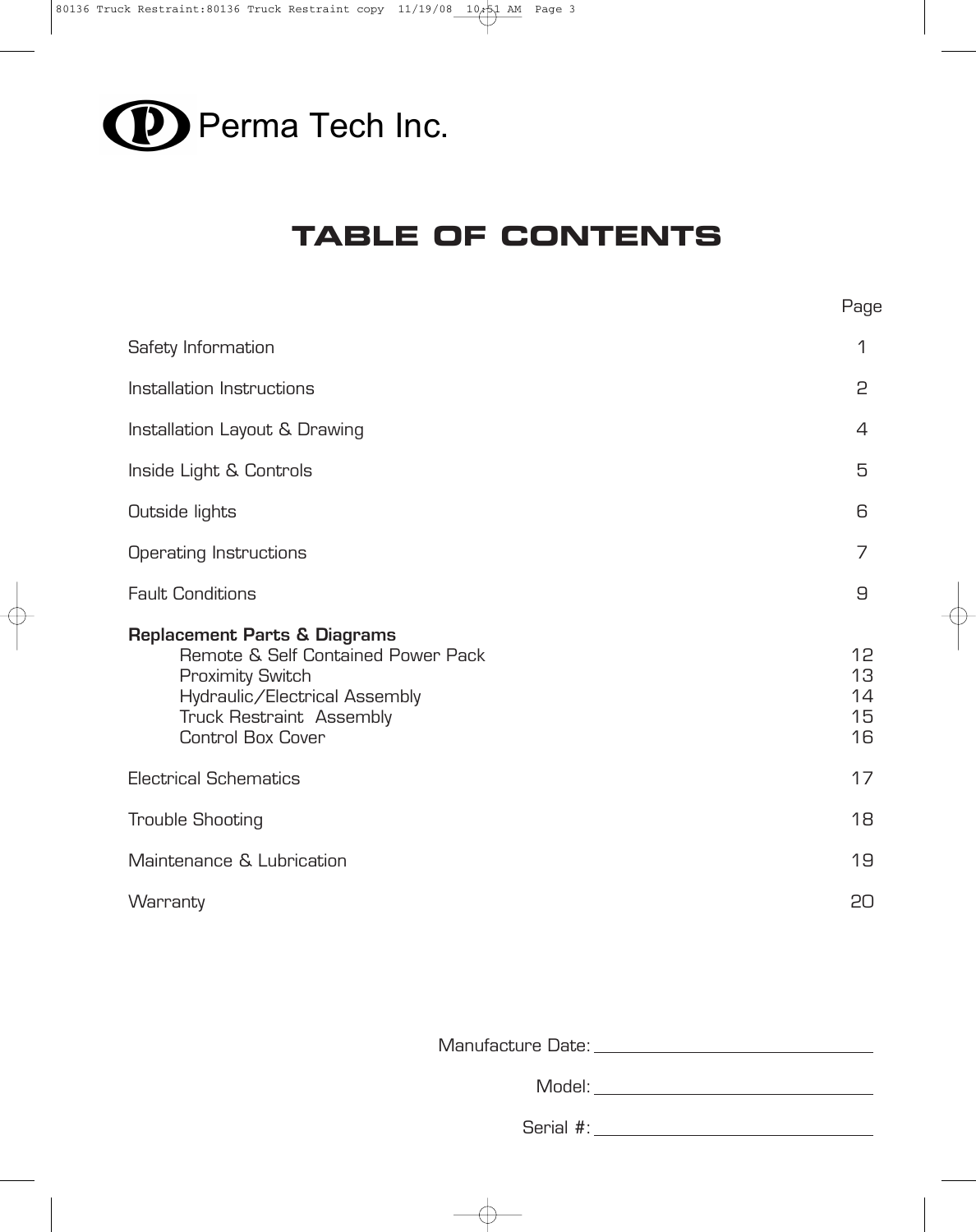

# **SAFETY INFORMATION**

#### **WARNING**

Failure to read and understand the entire contents of this manual may result in damage to the equipment, bodily injury and/or death. Never install, maintain or operate this equipment under the influence of drugs or alcohol.

#### **INSTALLATION**

- Personnel installing this equipment must be fully qualified and experienced in safe working procedures.
- All lifting and slinging devices must be in good working order and used in the correct manner.
- All electrical work must be done by a qualified electrician and must meet all applicable local codes.
- Concrete must be in good repair with no cracks in the mounting face within 4 ft. of the truck restraint and dock leveler.
- Never go beneath the dock leveler unless the dock is barricaded in front of the dock leveler on the loading dock floor and driveway.
- Do not install the restraint in concrete block, wood or similar dock faces.

### **MAINTENANCE**

- 1. Lock out power supply.
- 2. Barricade in front of the dock leveler on the loading dock floor and the driveway.
- 3. When replacing parts use only genuine **Perma Tech** leveler parts.
- 4. Do not alter the equipment.

### **OPERATION**

- 1. Keep clear of the equipment's operating path.
- 2. Do not operate with anyone standing in front of the lip end of the dock leveler.
- 3. Do not wear loose clothing or jewelry while operating this equipment.
- 4. Keep hands, limbs and loose hair clear of equipment during positioning or storing of the dock leveler and truck restraint.
- 5. Never attempt to "ride" on the equipment during positioning or storing of the truck restraint or dock leveler.
- 6. Never continue to use the truck restraint or dock leveler if you believe it is damaged because of bent structural members, broken welds, oil leaks, etc. Have the unit inspected by your nearest **Perma Tech** representative.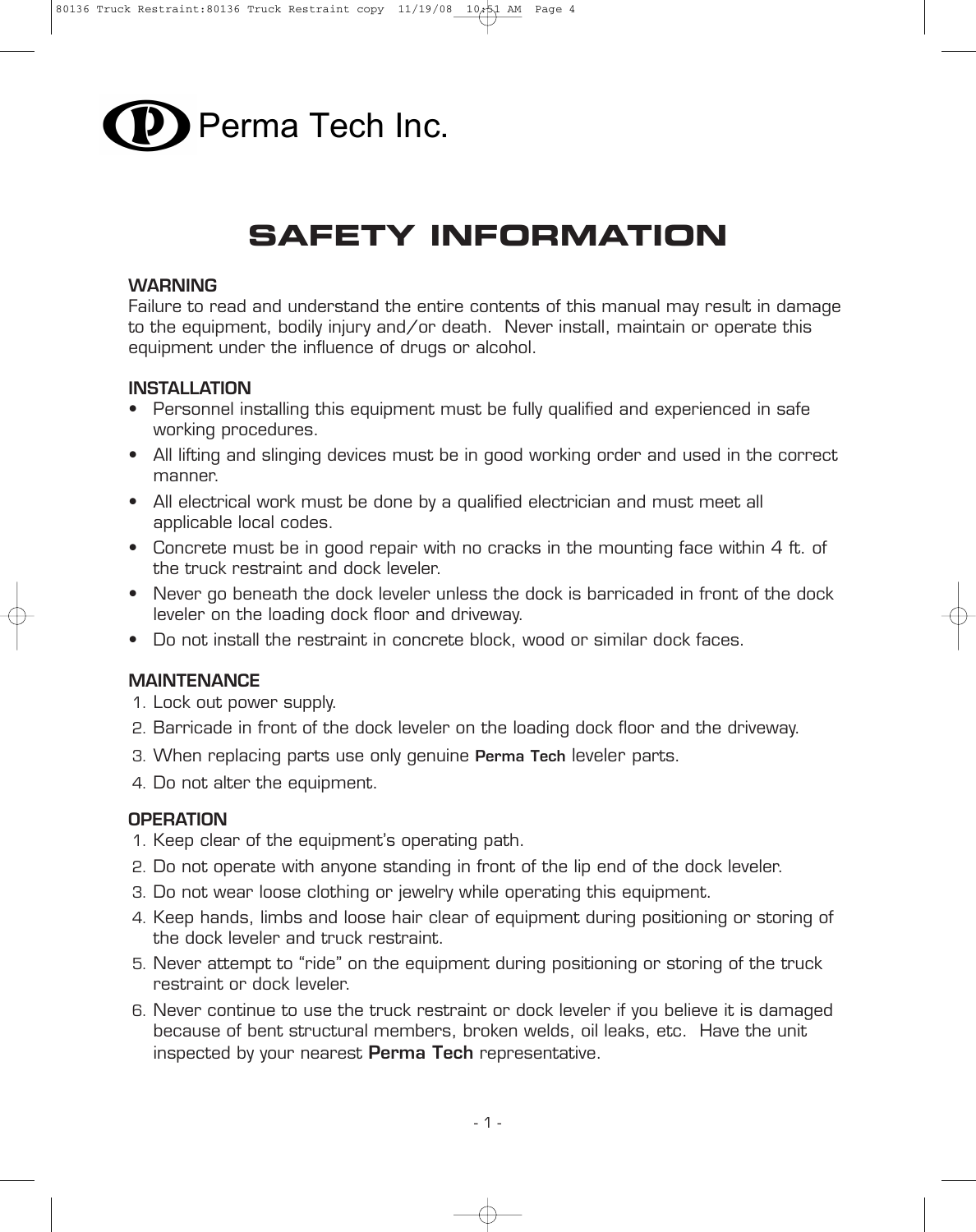

# **INSTALLATION INSTRUCTIONS**

### **1. MATERIAL INSPECTION**

- Open and inspect all material.
- Report immediately any damage or material shortage to **Perma Tech Inc**.
- Study all installation drawings and determine the proper location's for the signs, controls, truck restraint and exterior light system.

### **2. INSTALLATIONOF THE TRUCK RESTRAINT**

- Place the latch in the center of the door opening.
- Mark the eight (8) hole positions on the face of the foundation wall.
- Drill eight (8) 1/2" diameter holes approx. 7" deep.
- Bolt the latch to the foundation wall using 1/2" diameter x 6" long wedge anchor bolts.
- If possible, the top back plate can be welded to the curb angle on the bottom of the pit.

## **3. HYDRAULIC CONNECTION TO DOCK LEVELER ANDTRUCK RESTRAINT NOTE:** SEE PAGE 13 FOR HOSE ROUTING AND CONNECTIONS

### **IMPORTANT:** WHEN CONNECTING TO AN EXISTING DOCK LEVELER.

- 1.Drain oil.
- 2.Clean reservoir.
- 3.Flush hydraulic system.
- 4.Refill reservoir with new oil.
- 5.Failure to do so will cause damage to the unit and will void the warranty.
- 6.Hydraulic system must be completely clear of dirt particles and all hoses must be covered when passing through conduits.

Petro-Can hv122 Shell Tellus 27 Texaco HD22 or equivalent

## **4. EXTERIOR SIGN MOUNTING**

• Locate the exterior sign and light system as shown on page 4.

## **5. INTERIOR SIGN MOUNTING**

• Locate the interior control box and sign as shown on page 4.

# **6. ELECTRICAL PROXIMITY LIMIT SWITCH INSTALLATION (TO EXISTING UNIT)**

Mount the proximity limit switch plate behind the dock leveler lip. **NOTE:** This plate can either be bolted or welded in place as shown of page 14.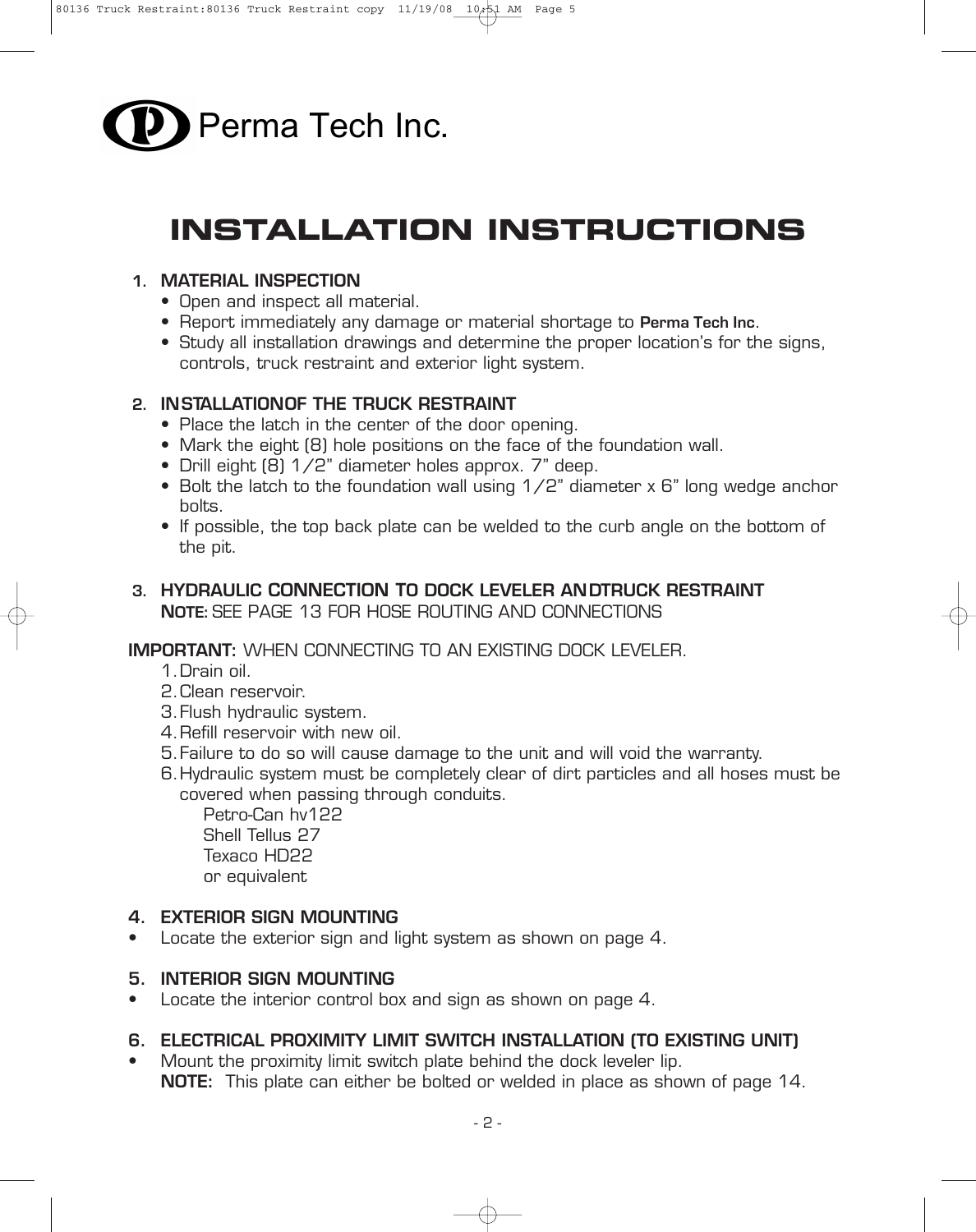

# **INSTALLATION INSTRUCTIONS CONT'D**

## **7. ADJUST THE PROXY LIMIT (EXISTING UNIT)**

• Adjust the proxy limit within 3/16" of the lip.

**NOTE:** Lip must be tight against stop.

• Tek-screw or weld the electrical junction box to the under side of the top deck beam as shown on page 14.

### **8. INSTALLATION OF THE TRUCK RESTRAINT**

COMPLETE ALL NECESSARY WIRING FROM THE CONTROL PANEL TO THE FOLLOWING:

- Exterior Light System.
- The Junction box is located on the truck restraint.
- The electrical limit switch behind the dock leveler lip as shown on page 14.
- The hydraulic power pack.

### **9. FINAL SET-UP ADJUSTMENT**

Make sure the exterior lights have not changed back to green until the restraint is completely closed. To increase or decrease the time, adjust the electrical timer in the control panel.

**NOTE:** If the down speed on the restraint is too slow, adjust the down speed valve on the dock leveler power pack.

### **NOTE:**

Hydraulic system must be completely clear of dirt particles and all hoses must be covered when passing through conduits.

When connecting to an existing dock leveler flush and clean the hydraulic system including the reservoir and add new oil.

Failure to do so will void warranty.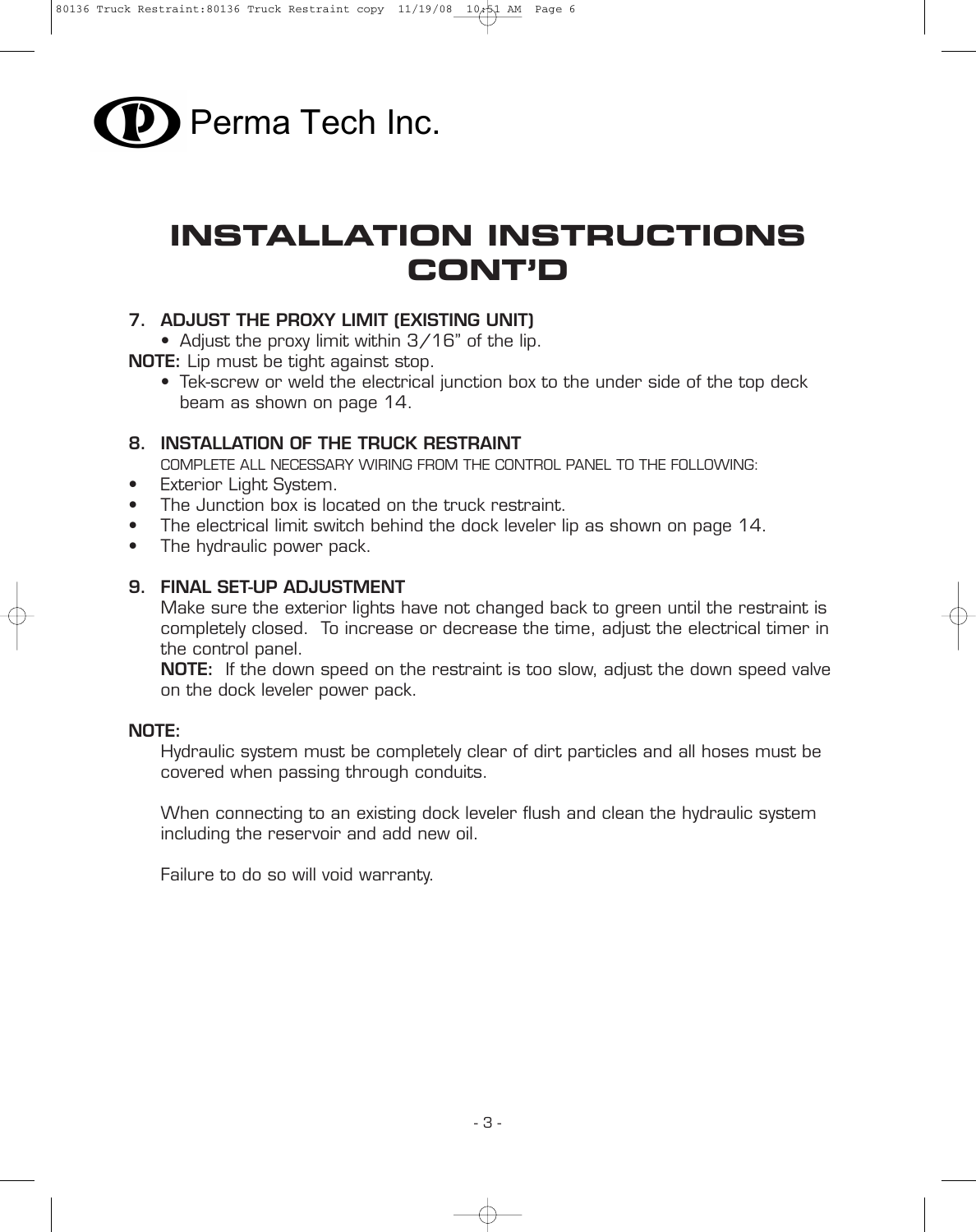

# **INSTALLATION LAYOUT DRAWING**

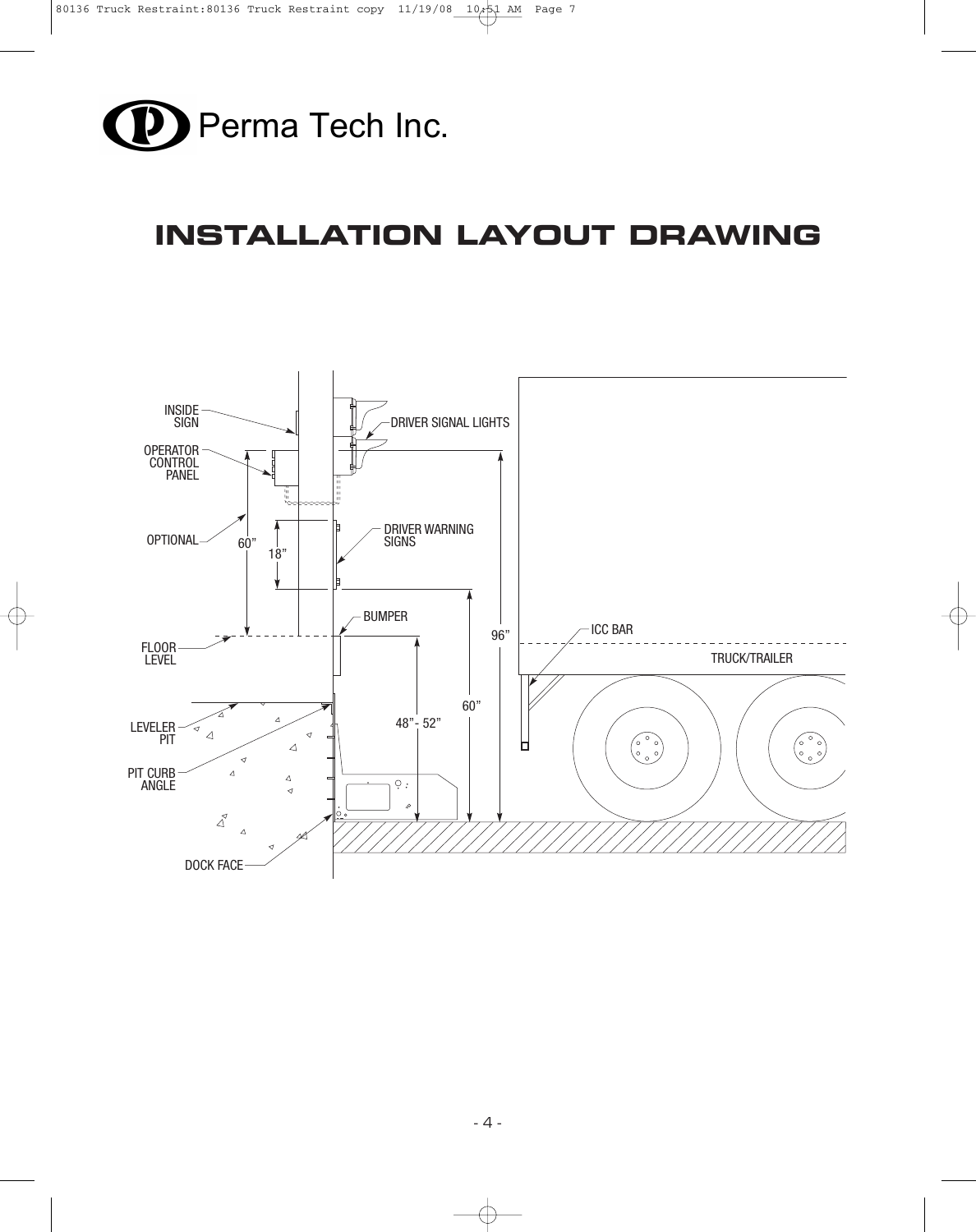

# **INSIDE LIGHT AND CONTROLS**

**LIGHT COMMUNICATION FOR DOCK ATTENDANT / FORK TRUCK OPERATOR**



### **NOTE: FOR COMBINATION DOCK LEVELER / TRUCK RESTRAINT (SEE OPERATING INSTRUCTIONS FOR DESCRIPTION AND SEQUENCE OF LIGHT SIGNALS)**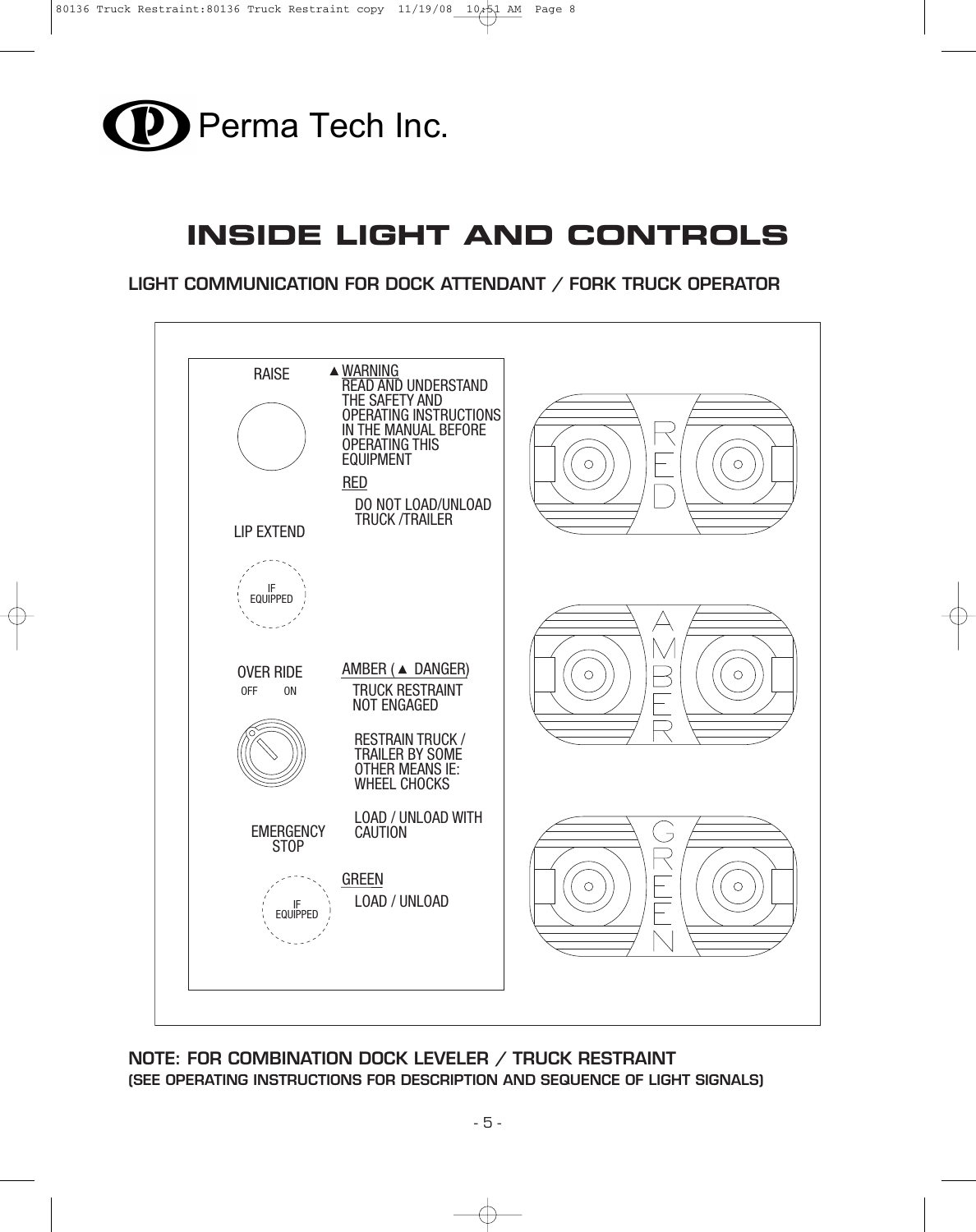

# **OUTSIDE LIGHT**

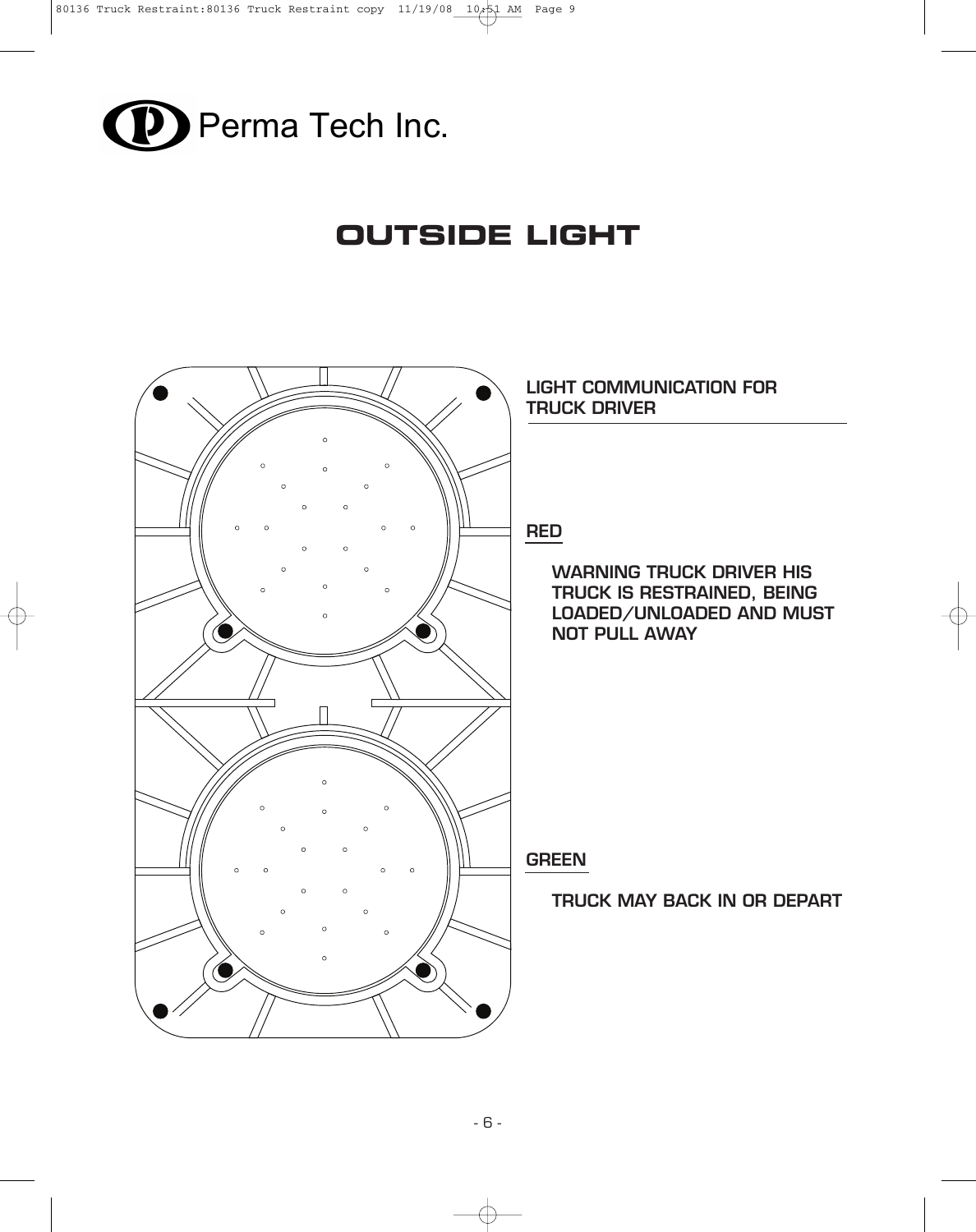

# **OPERATING INSTRUCTIONS**

### **ENGAGE RESTRAINT**

RESTRAINT IN STORED POSITION:

- Overhead door open, closing limit switch (if equipped).
- Outside green light on and flashing.
- Outside red light off.
- Inside green and amber light off.
- Inside red light on and flashing.
- Dock leveler and lip in stored position.
- Press and hold raise button.
	- Inflatable seal motor turns on (if equipped 120v / 5 amps).
	- Outside lights: Green light turns off.
		- Red light turns on and flashes.
	- When restraint arm engages trailer bumper bar, the dock leveler deck rises and extends lip.

(Lip may be extended as soon as it clears the trailer floor by pressing and holding the lip extend if equipped)

- Inside lights: Green light turns on and flashes.
	- Red light turns off.
- Release raise button.
	- Dock leveler lowers to trailer floor by gravity.
- Restraint is now engaged.
- Dock leveler is ready for loading / unloading.

### **LOWER RESTRAINT**

RESTRAINT IN ENGAGED POSITION:

- Overhead door open, closing limit switch (if equipped).
- Outside red light on and flashing.
- Outside green light off.
- Inside green light on and flashing.
- Inside red light off.
- Dock leveler in use and lip extended (not in stored position).
- Press and hold raise button.
	- Dock leveler raises, lip retracts to the pendant position for storing.
- Release raise button.
	- Dock leveler lowers by gravity to stored position.
	- Outside lights: Green light turns off.
		- Red light turns on and flashes.
	- Restraint arm fully lowers.
	- Outside lights: Red light turns off.
		- Green light turns on and flashes.
- Dock leveler and restraint are now in the stored position. Truck/trailer free to depart.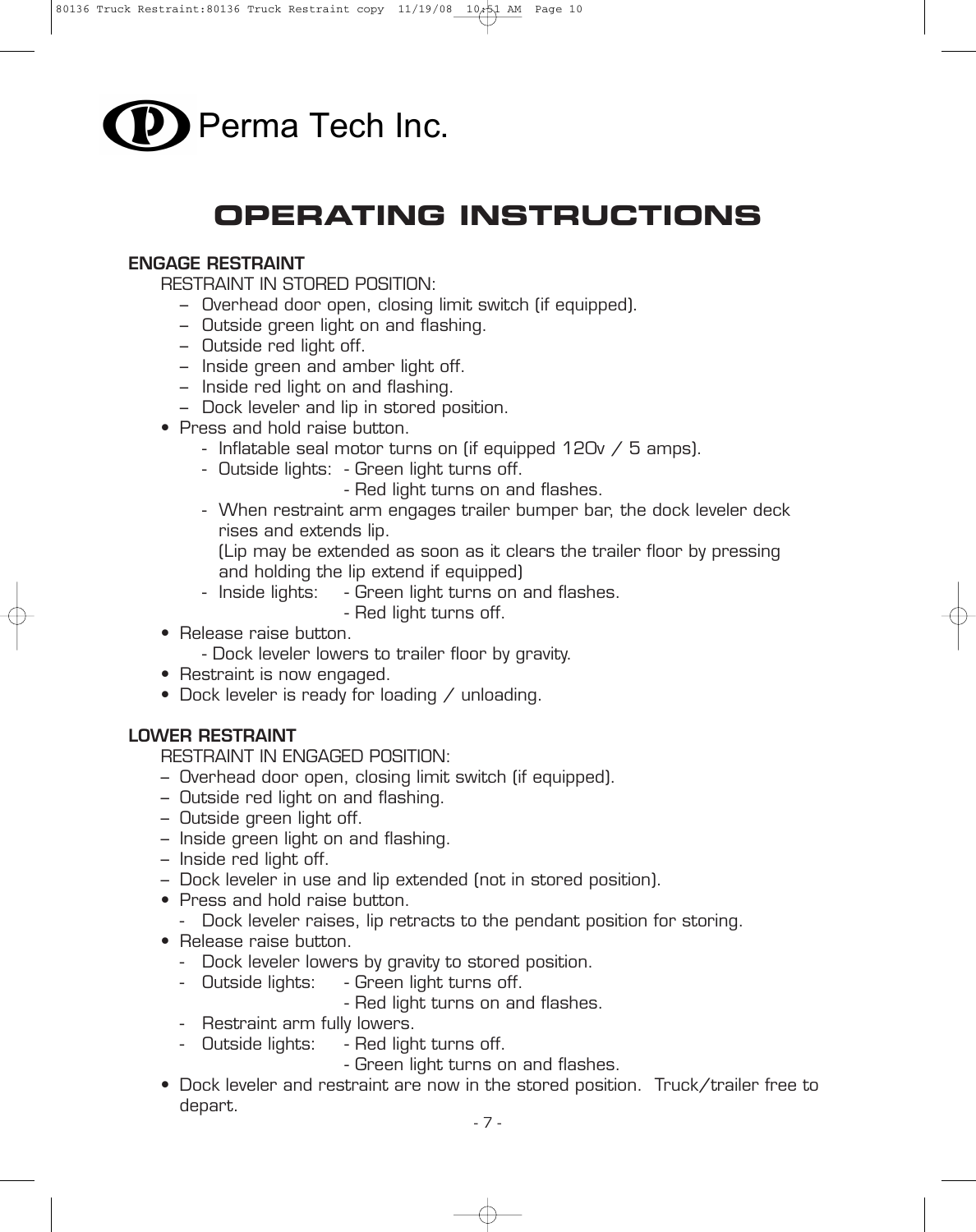

# **OPERATING INSTRUCTIONS (continued)**

#### **OVER NIGHT MODE**

- Leaving restraint engaged.
- Storing dock leveler.
- Closing overhead door.

### **FROM STORED POSITION**

- Press and hold raise button.
	- Truck restraint engages.
	- As soon as the dock leveler begins to rise, immediately turn the over ride switch to on (while pressing and holding the raise button) then release raise button (before dock leveler lip extends).
	- The dock leveler will lower too the stored position with the restraint engaged.
	- The outside and inside lights will remain red.
- The dock leveler will lower too the stored position with the restraint engaged.
- The outside and inside lights will remain red.

### **FROM ENGAGED/WORKING POSITION**

- Turn over ride switch to on.
- Press and hold raise button.
	- Dock leveler raises and lip retracts.
- Release raise button.
- Dock leveler lowers by gravity to stored position.
- The outside and inside light will remain red.

#### **POWER FAILURE**

MANUAL RELEASE:

- Remove side plate on truck restraint.
- Press knob on valve mounted on hydraulic cylinder until restraint begins to lower. (See page 12).
- When the restraint is completely lowered the truck / trailer is free to depart.
- Release valve.
- Re-fasten cover.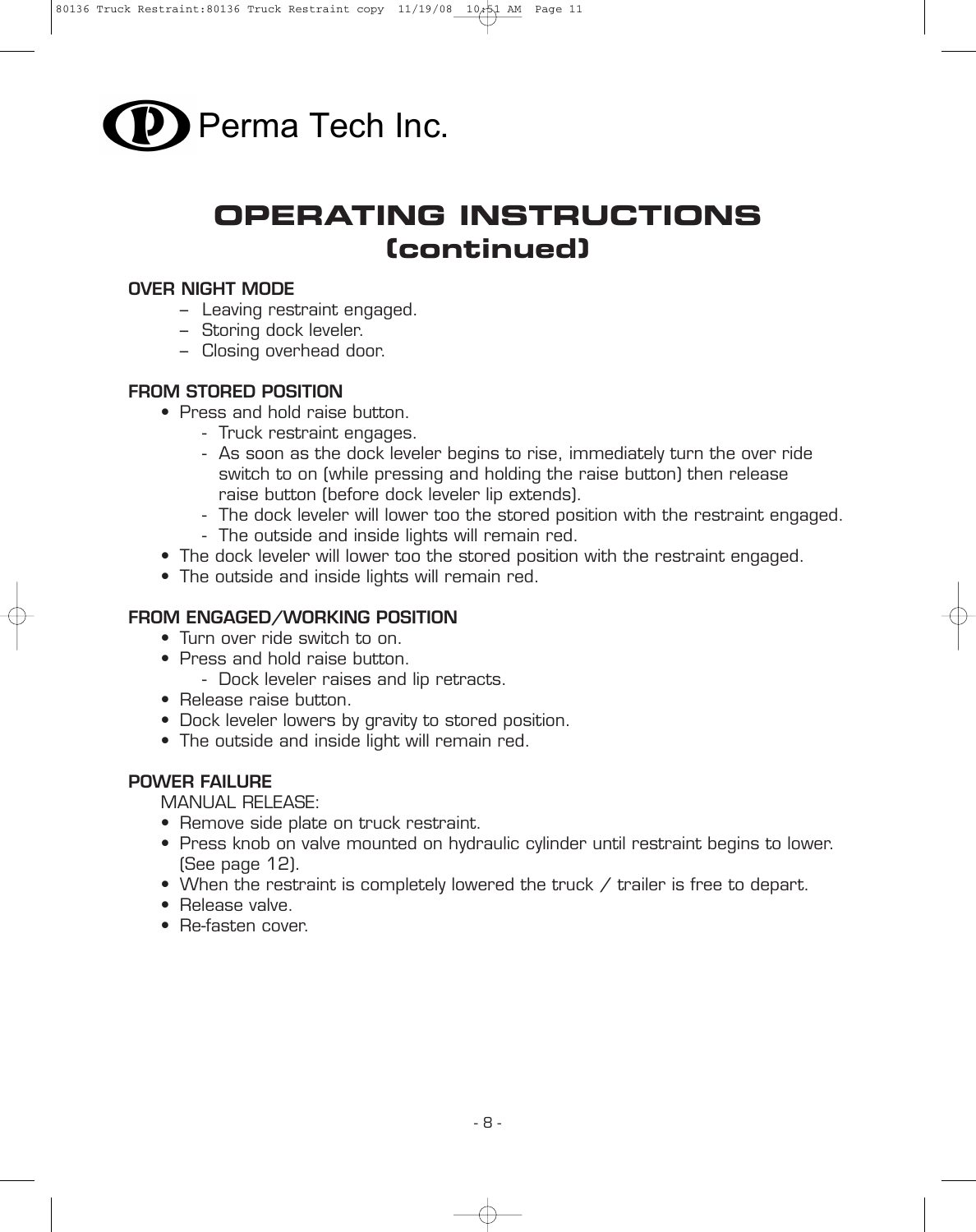

# **FAULT CONDITIONS**

### **RESTRAINT DOES NOT ENGAGED ICC BAR**

RESTRAINT IN STORED POSITION:

- Overhead door open, closing limit switch (if equipped).
- Outside green light on and flashing.
- Outside red light off.
- Inside green and amber light off.
- Inside red light on and flashing.
- Dock leveler and lip in stored position.
- Press and hold raise button.
	- Inflatable seal motor turns on (if equipped).
	- Outside lights: Green light turns off.
		- Red light turns on and flashes.
	- Restraint arm does not engage the ICC bar.
- Release raise button.
	- Inside lights: Flashing red light remains on.
		- Buzzer or beeper turns off.

Restraint arm fully lowers.

- Outside lights: Red light turns off.
	- Green light turns on and flashes.
- Dock leveler and restraint are now in the stored position.

#### **OVER RIDE**

RESTRAINT IN STORED POSITION:

- Overhead door open, closing limit switch (if equipped).
- Outside green light on and flashing.
- Outside red light off.
- Inside green and amber light off.
- Inside red light on and flashing.
- Dock leveler and lip in stored position.

**NOTE:** THE RESTRAINT MUST BE IN THE FULLY LOWERED / STORED POSITION.

- Turn over ride selector switch to on.
	- Outside lights: Outside green light turns off.

- Outside red light turns on and flashing.

- Restraint is now in over ride mode.
- WARNING: Restraint truck / trailer by some other means. e.g.: wheel chocks at this time
- Press and hold raise button.
- Inflatable seal motor turns on (if equipped).
- Dock leveler deck raises and extends lip.

LIP MAY BE EXTENDED AS SOON AS IT CLEARS THE TRAILER FLOOR BY PRESSING AND HOLDING THE LIP EXTEND BUTTON (IF EQUIPPED).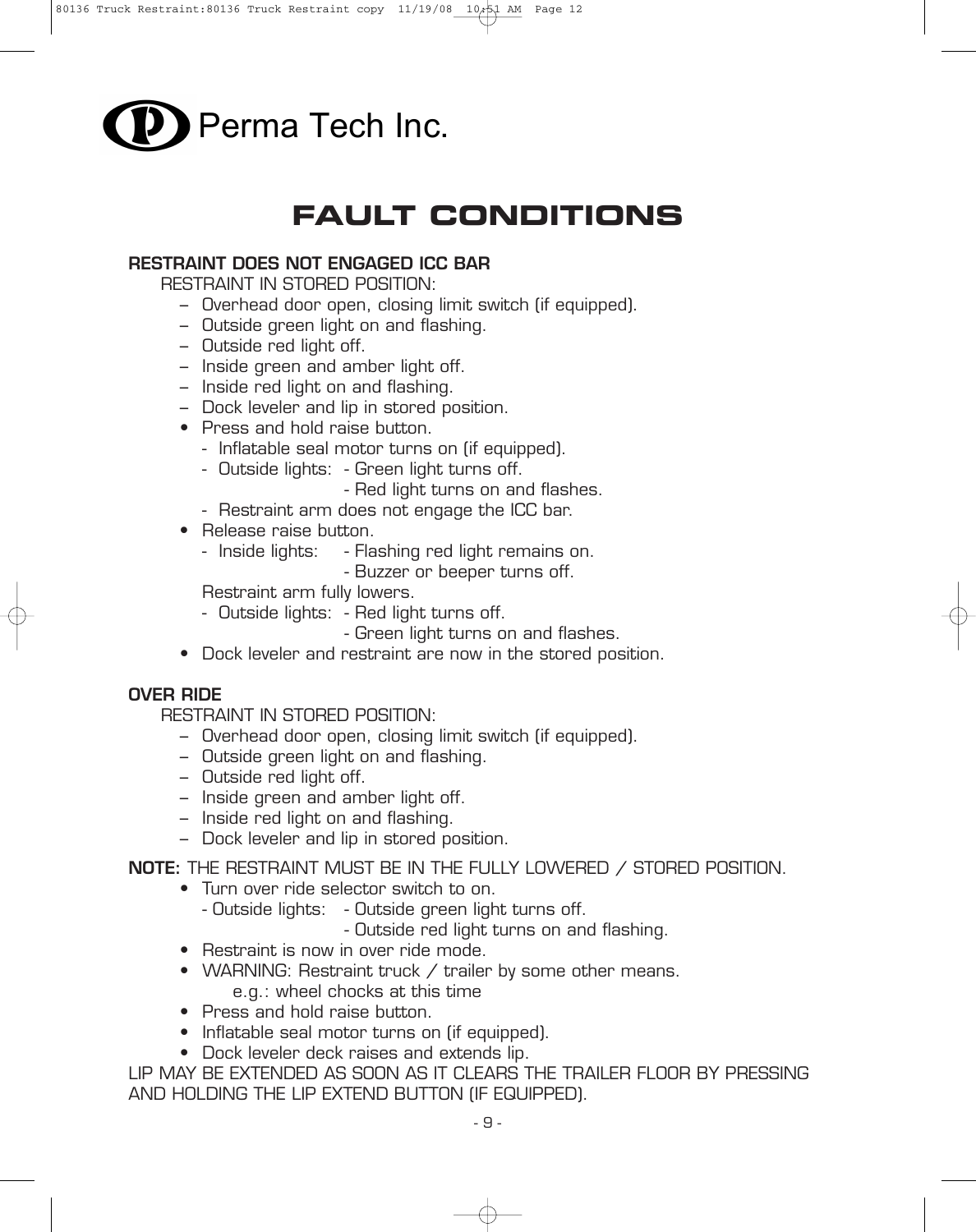

# **FAULT CONDITIONS (continued)**

- Lip extends:
	- Inside lights: Amber light turns on and flashes.
		- Red light turns off.
		- Green light remains off.
		- Buzzer or beeper does not sound.
- Release raise button.
	- Dock leveler lowers by gravity to trailer floor.
- Dock leveler is ready for loading / unloading.
- **WARNING:** Never turn the over ride switch off while loading / unloading truck / trailer.

### **RETURN TO STORED POSITION**

RESTRAINT ARM LOWERED:

- Overhead door open, closing limit switch (if equipped).
- Outside red light on and flashing.
- Outside green light off.
- Inside green and red light off.
- Inside amber light on and flashing.
- Dock leveler in use and lip extended (not in stored position).

**NOTE:** THE RESTRAINT MUST BE STORED BEFORE TURNING THE OVER RIDE OFF.

- Press and hold raise button.
	- Inside light: Amber light turns off.

- Red light turns on and flashes.

Dock leveler lowers by gravity to stored position.

- Remove truck / trailer restraining device.
	- e.g.: wheel chocks at this time.
- Turn over ride selector switch off.
	- Outside light: Red light turns off.
		- Green light turns on and flashes.
- Truck / trailer free to depart.
- Dock leveler and restraint are now in the stored position.

### **RESTRAINT ARM DRIFT**

RESTRAINT IN ENGAGED POSITION:

- Overhead door open, closing limit switch (if equipped).
- Outside red light on and flashing.
- Outside green light off.
- Inside green light on and flashing.
- Inside red and amber light off.
- Dock leveler in use and lip extended (not in stored position).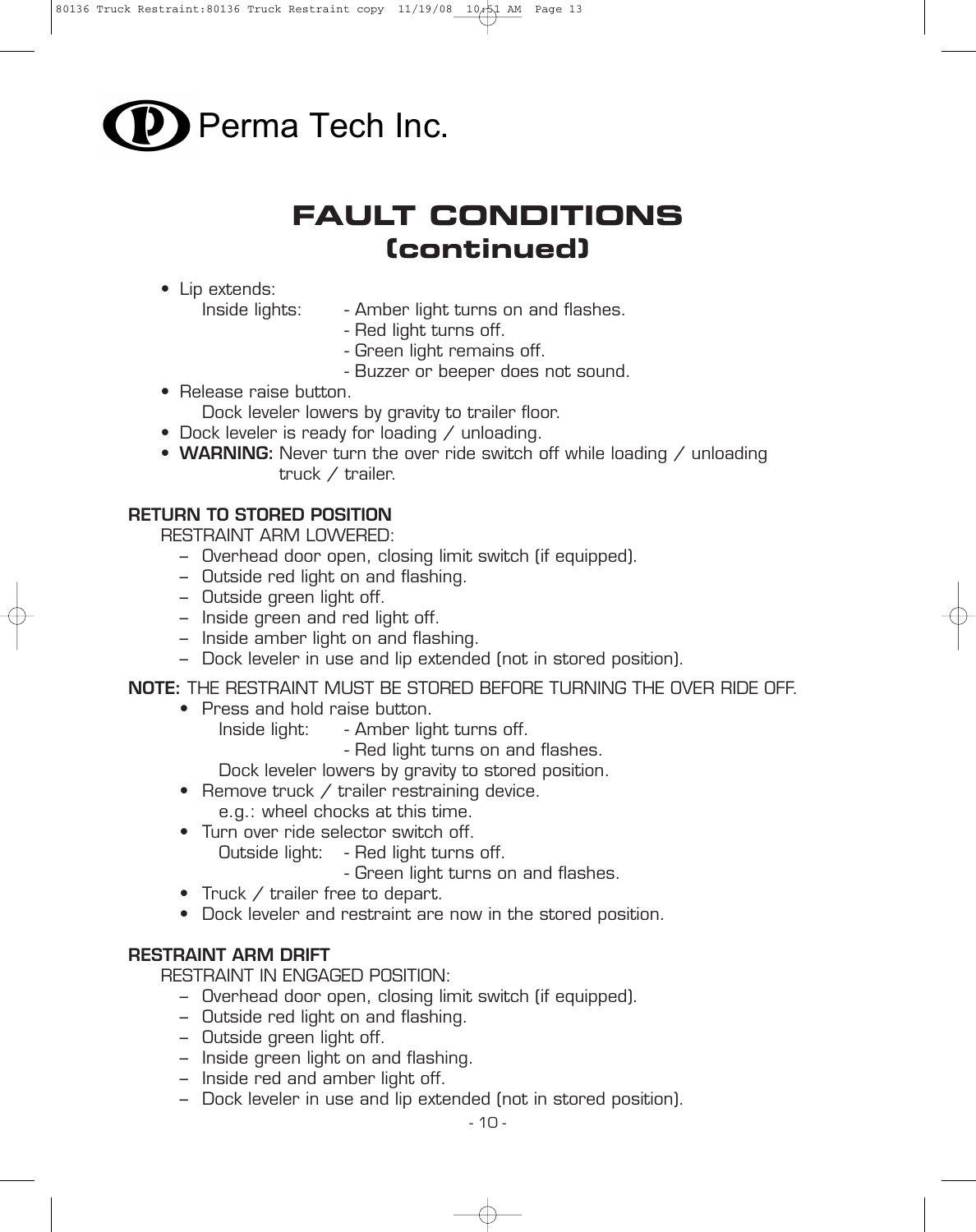

# **FAULT CONDITIONS (continued)**

- Restraint arm drifts toward stored position.
- Drift limit reached:
	- Outside light: Red light remains on and flashing.
		- Green light remains off.

Inside light: - Green light turns off.

- Buzzer or beeper sounds.
- Restraint arm engages ICC bar and deck begins to rise.
- Release raise button.
- Restraint is returned to engaged mode.

### **EMERGENCY STOP** (IF EQUIPPED)

- Press to stop all deck, lip or restraint motion.
- Pull to release; resuming operation.

#### **DANGER**

- When releasing the emergency stop and no other operator button is pressed, the dock leveler deck, lip and / or restraint will always lower.
- Never use the emergency stop to hold the deck, lip and / or restraint in raised positions while attempting maintenance or repairs.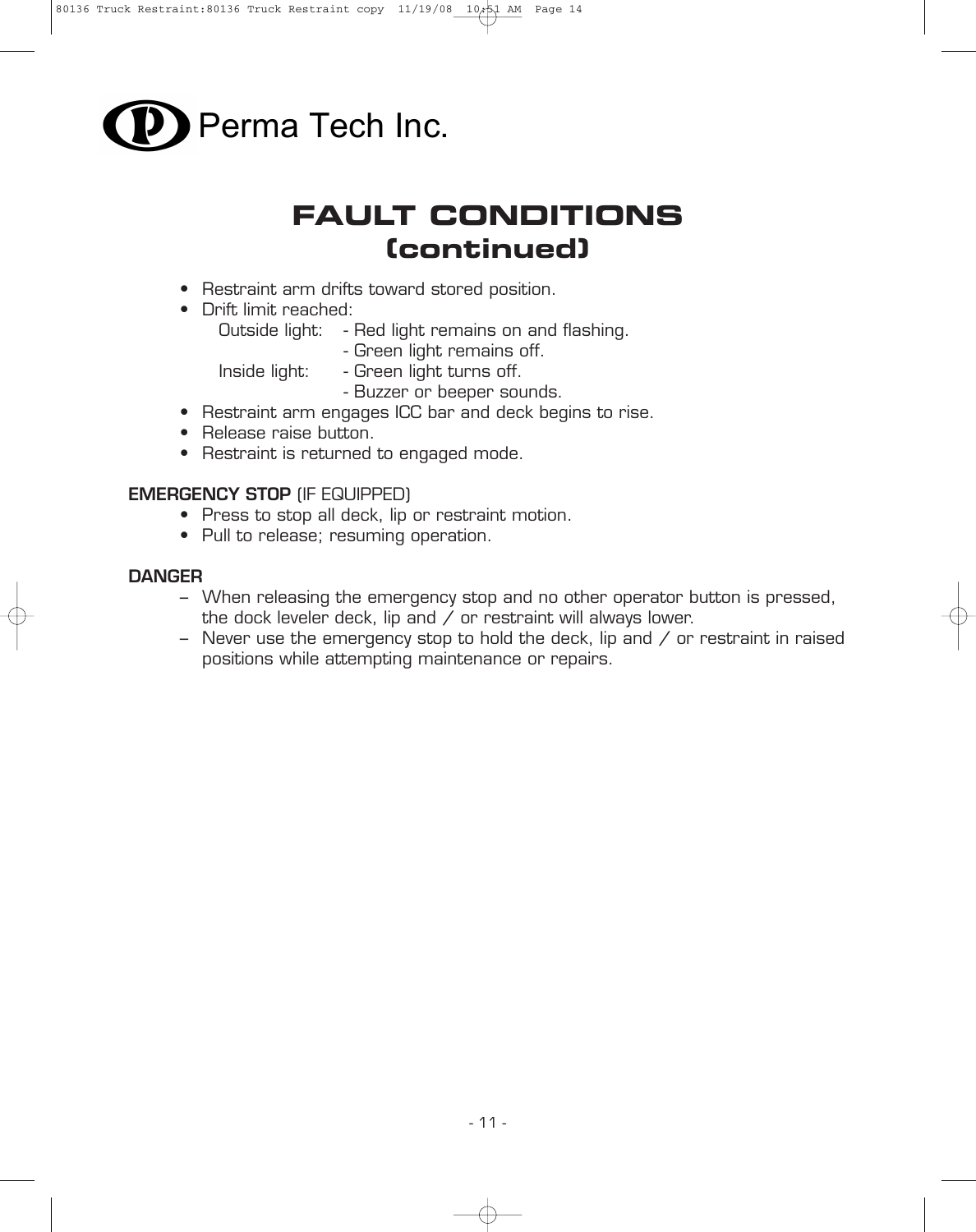

# **REPLACEMENT PARTS CONNECTION TO TYPICAL HYDRAULIC DOCK LEVELER REMOTE AND SELF CONTAINED POWER PACK**



| Item # | Part #    | <b>Description</b>       |
|--------|-----------|--------------------------|
|        | 5P-TR-017 | Hose c/w Fittings        |
|        | 5P-TR-018 | Hose c/w Fittings        |
| З      | 5P-TR-019 | <b>O-Ring Fitting</b>    |
|        | 5P-TR-020 | Swivel Tee               |
| 5      | 5P-TR-021 | <b>Bulk Head Fitting</b> |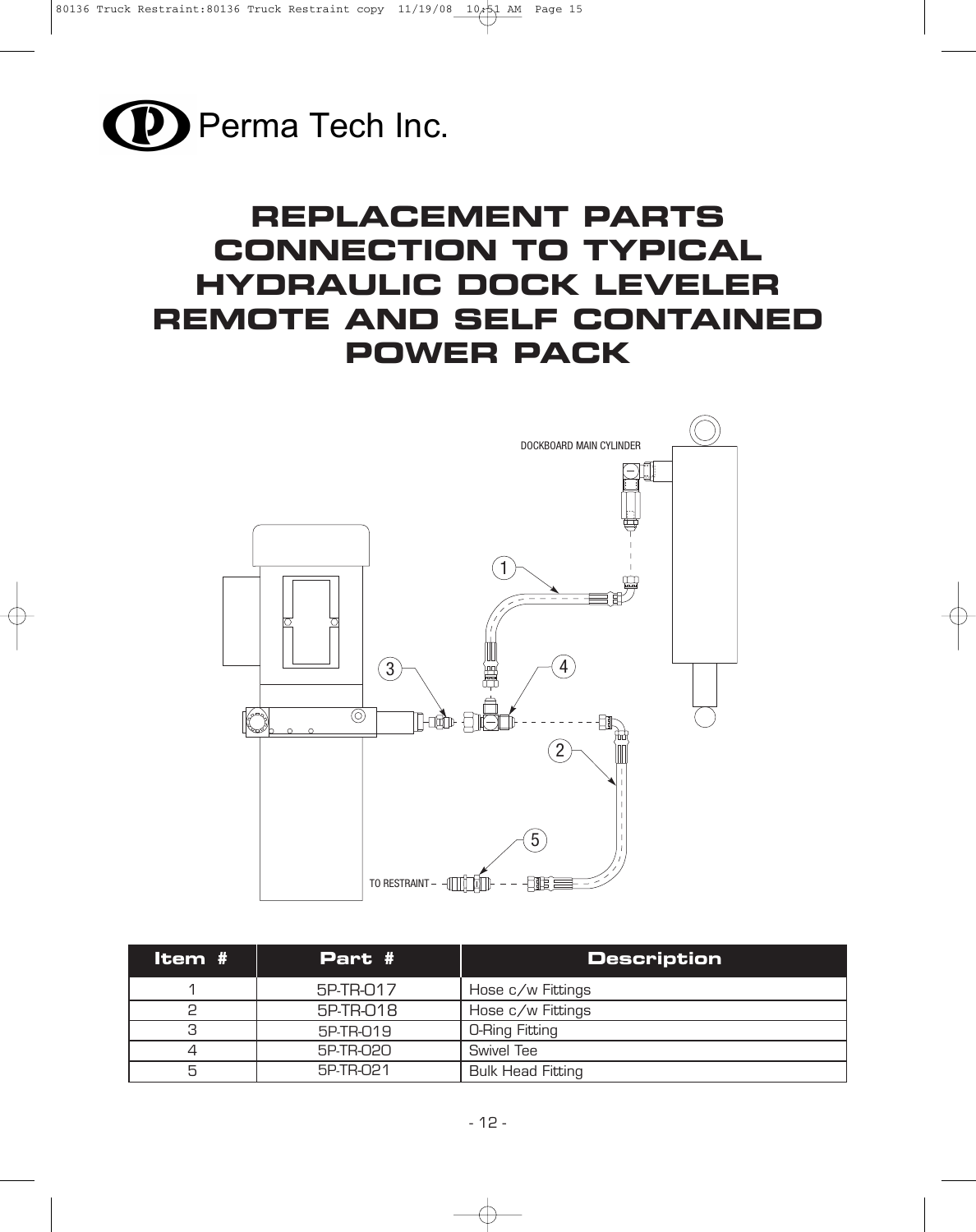

# **REPLACEMENT PARTS PROXIMITY SWITCH**



| Item # | Part #    | <b>Description</b>              |
|--------|-----------|---------------------------------|
|        | 5P-TR-022 | <b>Proximity Switch Bracket</b> |
|        | 5P-TR-023 | <b>Proximity Switch</b>         |
| 3      | 5P-TR-024 | Junction Box Cover              |
|        | 5P-TR-025 | Junction Box                    |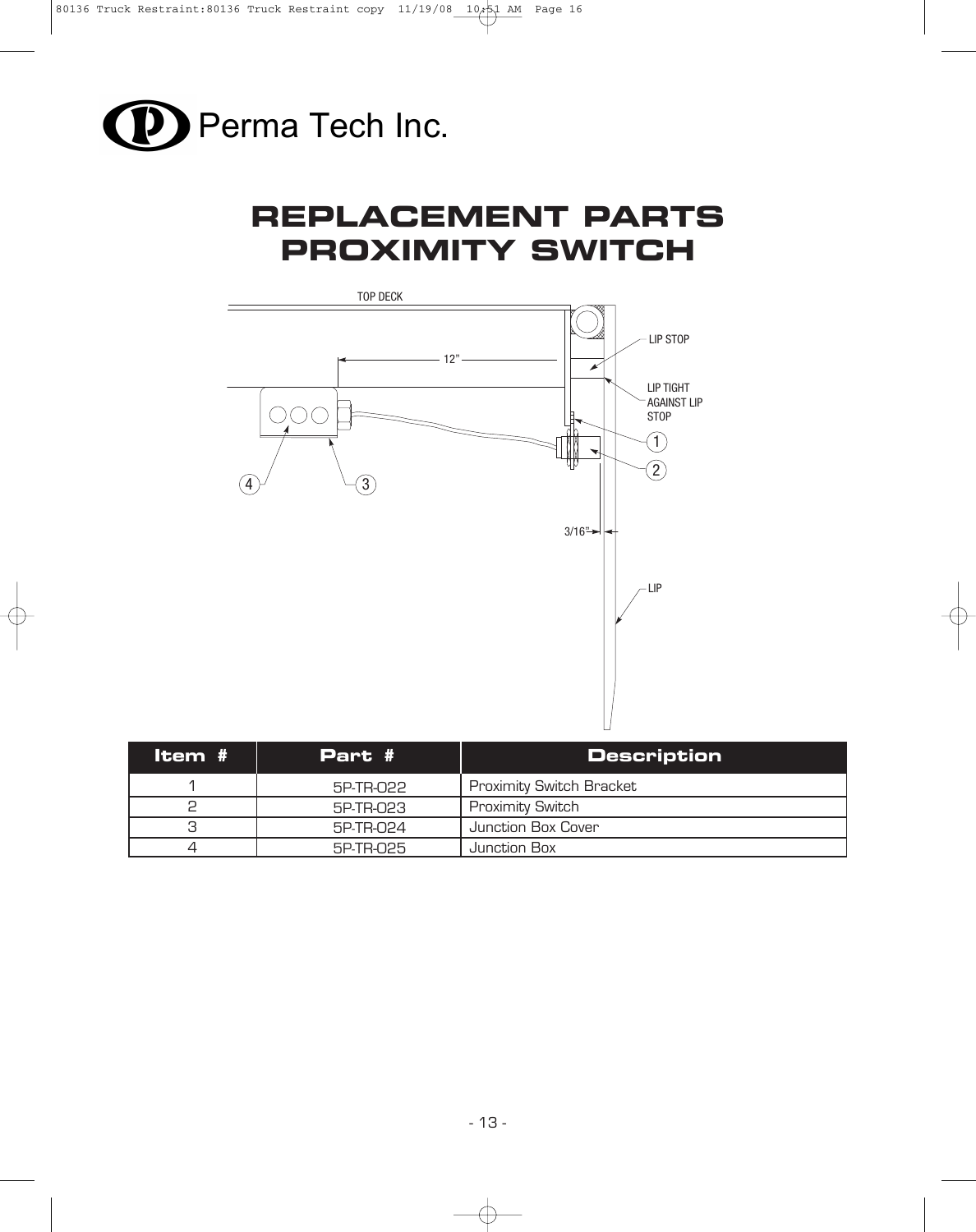

# **REPLACEMENT PARTS HYDRAULIC / ELECTRICAL ASSEMBLY**



| Item #         | Part #    | <b>Description</b>                   |
|----------------|-----------|--------------------------------------|
| 1              | 5P-TR-001 | Elbow                                |
| 2              | 5P-TR-002 | Hydraulic Cylinder                   |
| 3              | 5P-TR-003 | Solenoid Valve c/w Coil              |
| $\overline{4}$ | 5P-TR-004 | <b>Bulkhead Fitting</b>              |
| 5              | 5P-TR-005 | Hose c/w Fittings                    |
| 6              | 5P-TR-006 | Adapter                              |
| 7              | 5P-TR-007 | Wire Connector                       |
| 8              | 5P-TR-008 | <b>PVC Box</b>                       |
| 9              | 5P-TR-009 | <b>PVC Cover</b>                     |
| 10             | 5P-TR-010 | 90-Connector                         |
| 11             | 5P-TR-011 | <b>Straight Electrical Connector</b> |
| 12             | 5P-TR-012 | Solenoid Valve Coil                  |
| 13             | 5P-TR-013 | Cartridge                            |
| 14             | 5P-TR-014 | Filter                               |
| 15             | 5P-TR-015 | Valve Body                           |
| 16             | 5P-TR-016 | Limit Switch                         |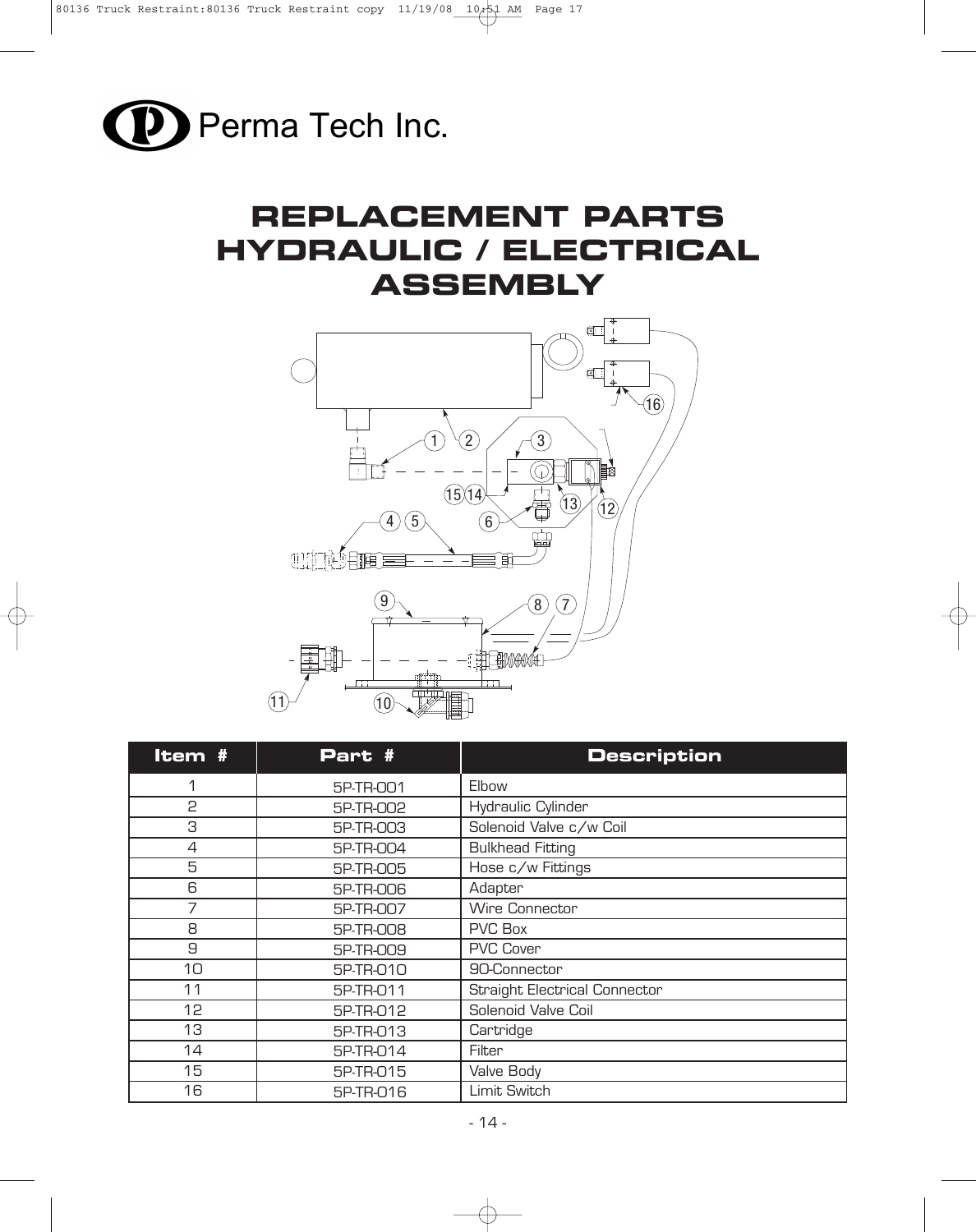

# **REPLACEMENT PARTS TRUCK RESTRAINT ASSEMBLY**



|                | Item $\#$ Part $\#$ | <b>Description</b>        |
|----------------|---------------------|---------------------------|
| 1              | 5P-TR-026           | Side Cover                |
| 2              | 5P-TR-027           | <b>Housing Assembly</b>   |
| 3              | 5P-TR-028           | Cover                     |
| $\overline{4}$ | 5P-TR-029           | Cap Screw                 |
| 5              | 5P-TR-030           | Hitch Pin Clip            |
| ട              | 5P-TR-031           | Roller Pin                |
| 7              | 5P-TR-032           | Roller                    |
| 8              | 5P-TR-033           | Nylon Strap               |
| 9              | 5P-TR-034           | Retaining Ring            |
| 10             | 5P-TR-035           | Activating Arm Pin        |
| 11             | 5P-TR-036           | <b>Upper Arm Assembly</b> |

| Item # | Part #    | <b>Description</b>      |
|--------|-----------|-------------------------|
| 12     | 5P-TR-037 | Arm Assembly Pin        |
| 13     | 5P-TR-038 | <b>Bolt</b>             |
| 14     | 5P-TR-039 | Main Shaft              |
| 15     | 5P-TR-040 | <b>Extension Spring</b> |
| 16     | 5P-TR-041 | Cylinder Pin            |
| 17     | 5P-TR-042 | <b>Nut</b>              |
| 18     | 5P-TR-043 | Hydraulic Cylinder      |
| 19     | 5P-TR-044 | <b>Bolt</b>             |
| 20     | 5P-TR-045 | <b>Tension Spring</b>   |
| 21     | 5P-TR-046 | Lower Arm Assembly      |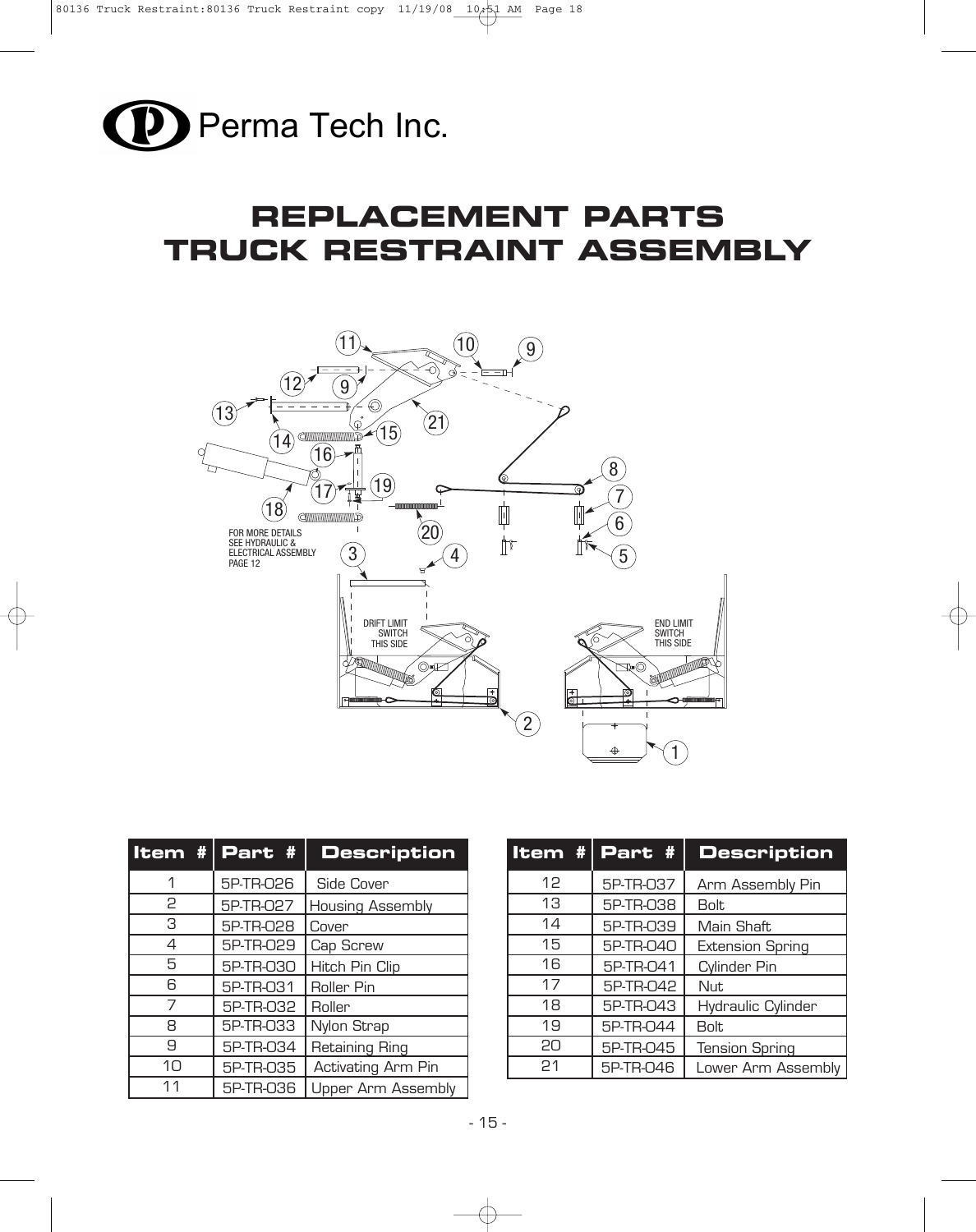

# **REPLACEMENT PARTS CONTROL BOX COVER**



| Item # | Part #    | <b>Description</b>             |
|--------|-----------|--------------------------------|
|        | 5P-TR-047 | <b>Bulb</b>                    |
| 2      | 5P-TR-048 | Lens (Red)                     |
| З      | 5P-TR-049 | Lens (Amber)                   |
| 4      | 5P-TR-050 | Lens (Green)                   |
| 5      | 5P-TR-051 | Push Button with Contact Block |
| 6      | 5P-TR-052 | Push Button with Contact Block |
|        | 5P-TR-053 | Key Switch with Contact Block  |
| 8      | 5P-TR-054 | E-Stop with Contact Block      |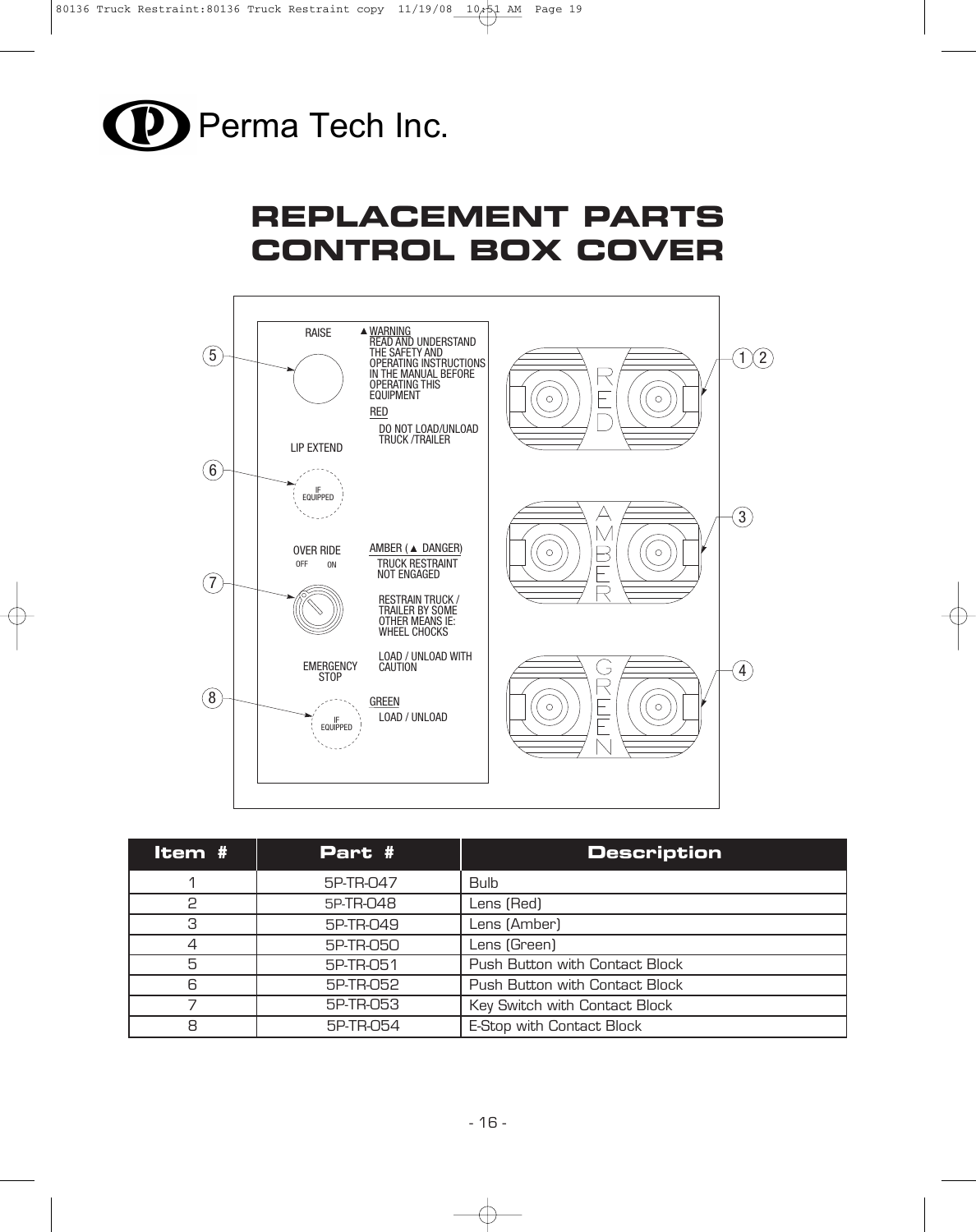

# **ELECTRICAL SCHEMATIC**



# **STANDARD**

# **OPTIONAL EMERGENCY STOP, LIP EXTEND, AND DOOR INTERLOCK**

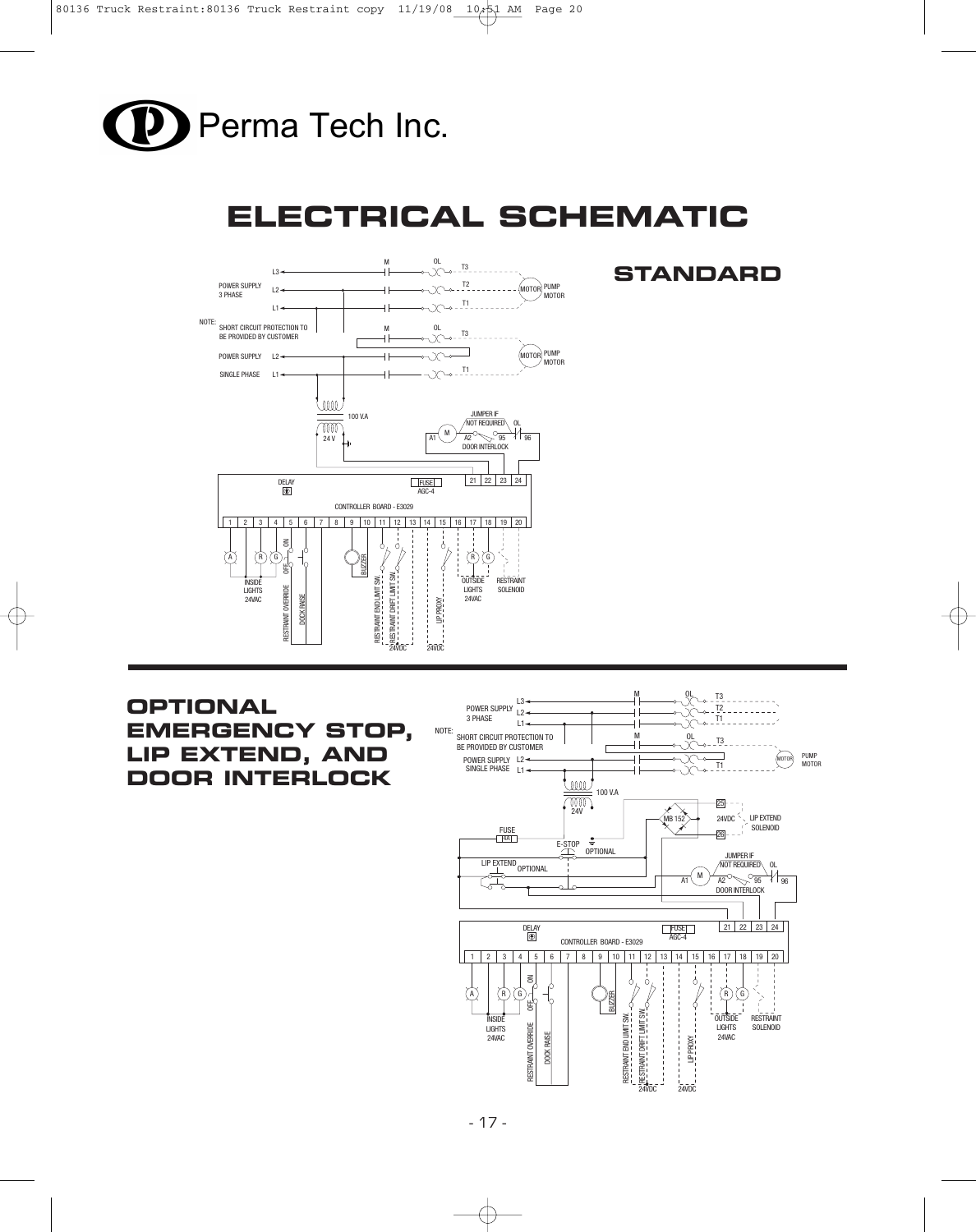

# **TROUBLE SHOOTING**

| <b>PROBLEM</b>               | <b>CORRECTIVE ACTION</b>                                                                                                                                                                                  |
|------------------------------|-----------------------------------------------------------------------------------------------------------------------------------------------------------------------------------------------------------|
| 1. Restraint will not rise.  | Check the following:<br>- Power supply<br>- Circuit breaker<br>- Hydraulic leaks<br>- Fluid level in reservoir<br>- Power supply to solenoid valve<br>- Loose or damaged wiring<br>- Strap (yellow nylon) |
| 2. Restraint will not lower. | Check the following:<br>- Power supply<br>- Circuit breaker<br>- Power supply to solenoid valve<br>- Obstructions in the restraining arm<br>operating path<br>- Loose or damaged wiring                   |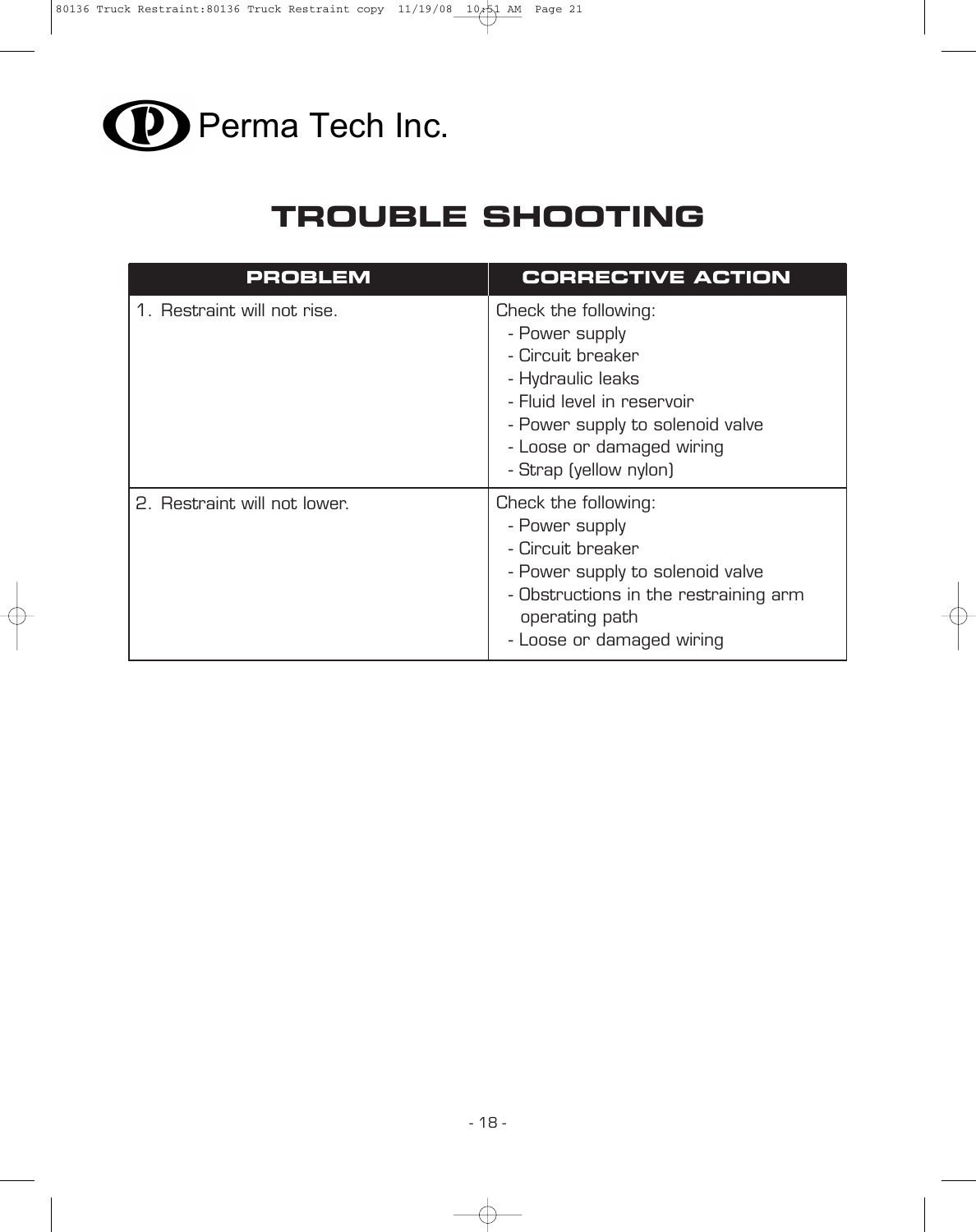

# **MAINTENANCE**

#### **DAILY**

- Check inside and outside lights for burnt out bulbs
- Replace burnt out bulbs immediately
- Remove debris on or around truck restraint
- Remove snow and ice on truck restraint

#### **WEEKLY**

- Check full operation of the truck restraint and dock leveler to ensure these is no hesitation in the hydraulic system
- Any loss of fluid will affect the safe operation of the equipment

#### **QUARTERLY**

- Inspect the hydraulic cylinder, valve and hose for any fluid loss
- Inspect structural member for failures (bending or broken welds)

# **LUBRICATION:**

### **QUARTERLY**

- Petro Canada Multipurpose EP2 grease or equivalent
- Oil SAE 10W30 motor oil

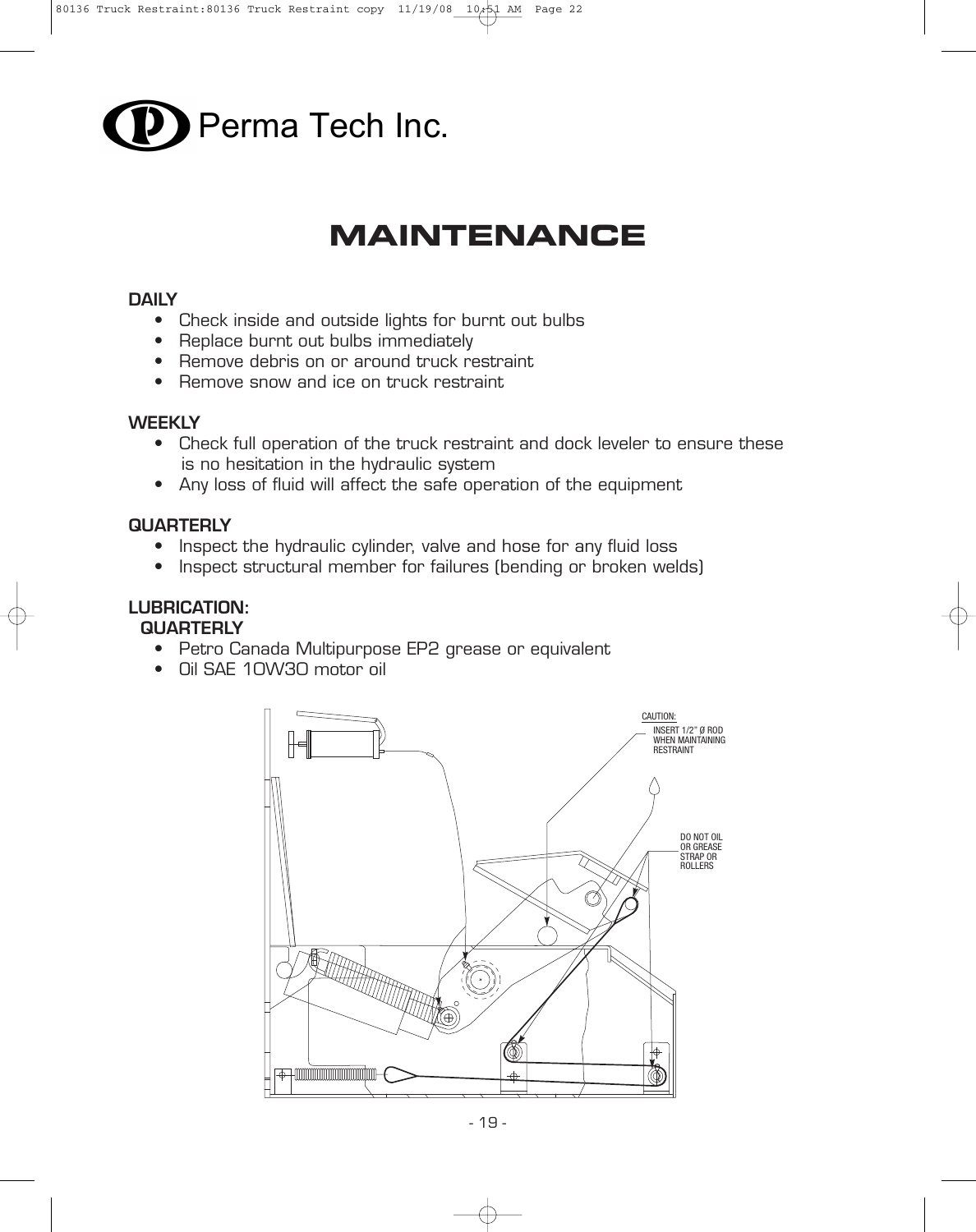# **WARRANTY**

# **IMPORTANT**

#### PLEASE READ CAFEFULLY TO INSURE THAT YOU DO NOT VOID YOUR WARRANTY.

# **Perma Tech Inc. – STANDARD WARRANTY**

**Perma Tech Inc.** warrants that each product **Perma Tech** manufactures shall be free from defects in material and workmanship. Seller's sole obligation under this warranty shall be limited to making good, FOB seller's factory, any part of its product which under normal and proper use and maintenance proves defective in material and workmanship within (12) months on MECHANICAL COMPONENTS; ninety (90) days on ELECTRICAL COMPONENTS; and thirty (30) days on LABOUR after delivery to buyer. Warranty is effective provided NOTICE of any such defects and SATISFACTORY PROOF thereof is promptly given by the buyer to the seller, and thereafter, the part is returned to seller; transportation charges must be prepaid and seller's examination must prove the part to have been defective.

**Perma Tech's** obligation under this warranty is limited to the replacement of defective components at the factory, or, at the discretion of **Perma Tech,** at a location designated by the company. **Perma Tech** will NOT be liable for any loss, injury or damage to persons or property, nor for damages of any kind resulting from failure or defective operation of any material or equipment.

## **NO OTHER WARRANTY EXISTS EXCEPT AS STATED HEREIN**

### **IMPROVEMENTS**

**Perma Tech Inc.** is constantly striving to improve its equipment. Change in design and improvement will be made whenever the manufacturer believes the performance or operation of the equipment will be improved, with no obligation to incorporate any such improvement in any equipment which has been shipped or is in service.